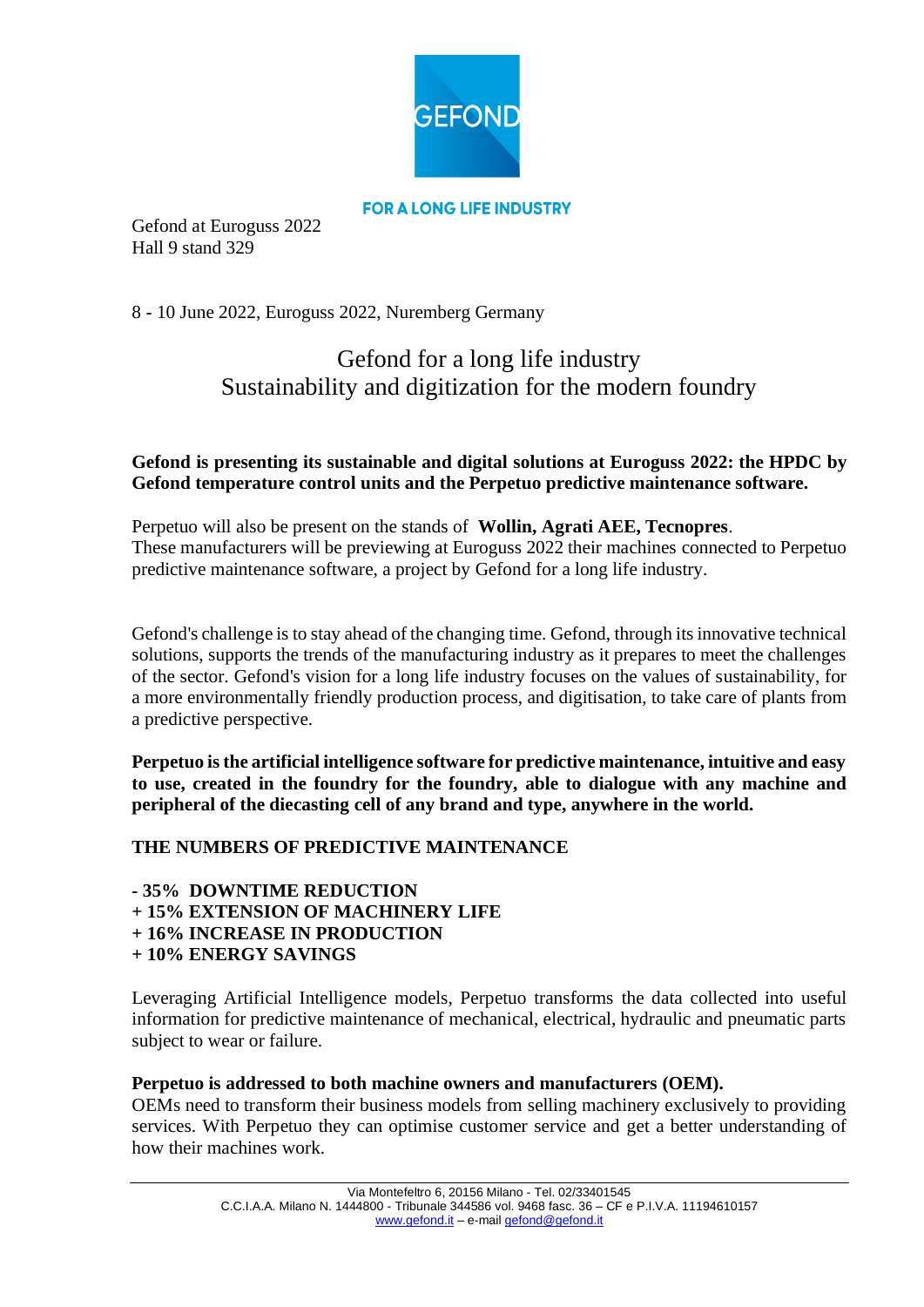

With Perpetuo, machine owners can take care of their machinery, optimise the production process, reduce costs and energy consumption.

The application of Perpetuo on the systems of some manufacturers has led to concrete results. After two years of evaluation and beta-testing on the trimming presses of three

major Italian foundries, Perpetuo has reduced hydraulic circuit cooling system failures by 75% and valve and pump failures due to overheating by 50%.

With the monitoring of the diecasting machines, satisfactory results were achieved in particular the reduction of 25% of downtime due to hydraulic fluid degradation and 40% of downtime due to accumulator problems.

In order to identify the real problems to be solved and achieve concrete results, the Perpetuo system offers a series of technical kits, conceived and designed on the real problems that can be encountered in die-casting cells.

Perpetuo can also be used to monitor the plant's auxiliary systems, thus avoiding not only production cell shutdowns, but also the entire department downtime.

Perpetuo is a strategic tool that can support companies not only in their daily maintenance management, but also in their strategic development vision.

"The collaboration between Wollin and Gefond is a historical one. It began in 1998 when Gefond became the exclusive representative for Italy of Wollin spraying machines and over the time became one of the leading distributors for number of systems sold. The next step forward in this collaboration is the integration of Perpetuo software on the new line of ESM spraying machinde. We support the development of Perpetuo also in-house at Wollin because it offers our custiomers predictive maintenance and even more reliability and efficiency," says **Bjorn Wollin, CEO Wollin** 

"Agrati AEE's technical choices have always been oriented towards process control that guarantees stable and quality-assured production. We have therefore found ourselves with increasingly complex machines that generate a lot of useful data for the customer, hence the logical thought was, why not use this large amount of data to give added value to our customers? Working with Gefond to install Perpetuo on our products is the right answer for us. Giving value to data and making them vectors for improvement" says **Giorgio Colombo CEO Agrati AEE**

"After 2 years of evaluation and beta-testing on the trimming presses of three major Italian foundries, the innovative project to integrate the Perpetuo Predictive Maintenance software developed by Gefond is finally a reality. The results, as verified during testing, are remarkable and exceed expectations. Failures in the cooling system of the hydraulic circuit have been reduced by 75% and valve and pump failures due to overheating by 50%. In addition to the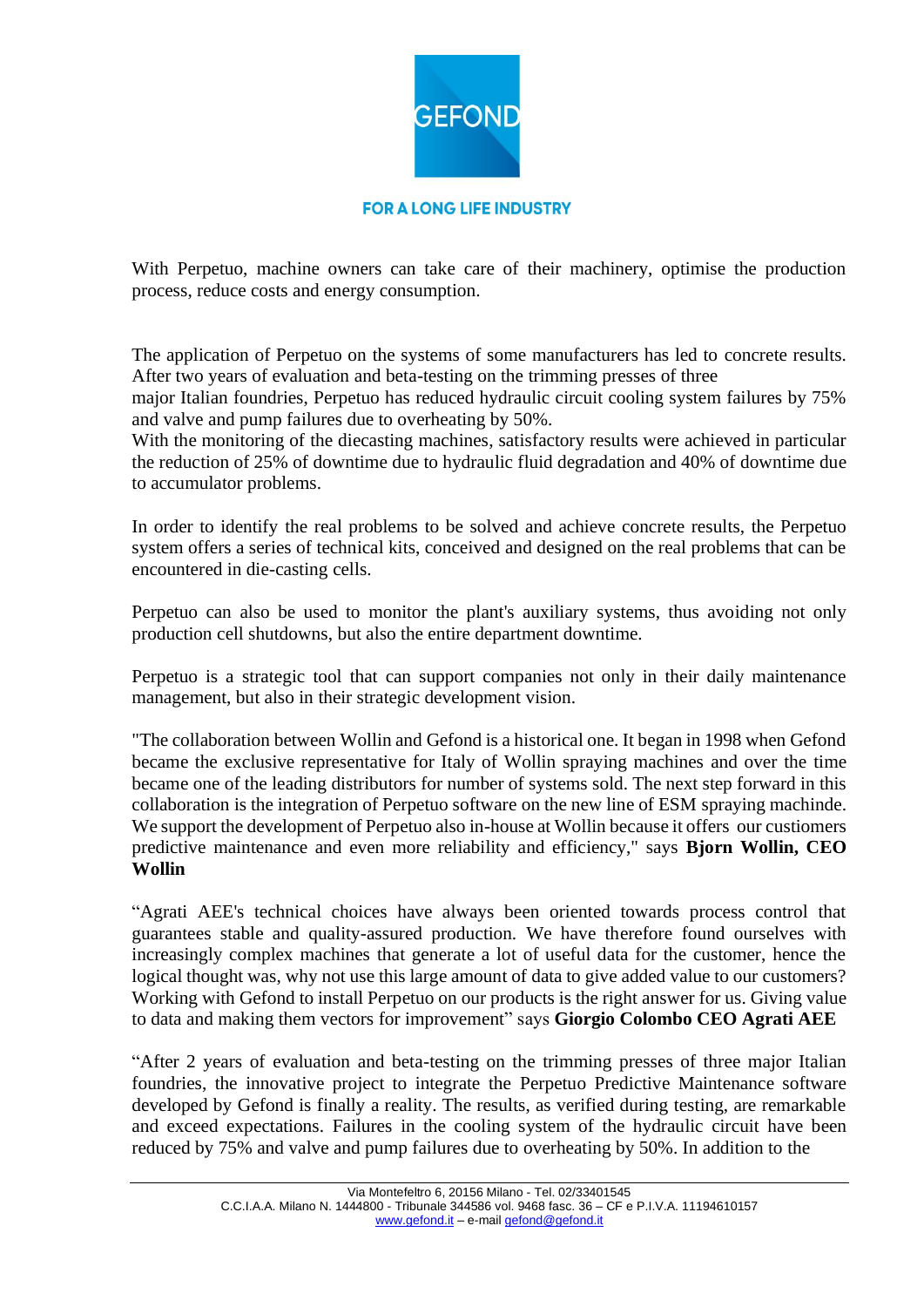

sensors already installed on our trimming presses, we have decided to go even further, with new sensors that will not only help us with predictive maintenance but will also allow us to gain insight into the behavior of our machines over time. Perpetuo will not only serve our customers but will also help us in continuous improvement and component optimization." **Paolo Claus, Technical Director Tecnopres** 

## **HPDC by Gefond, the new frontier of thermoregulation, offers innovative sustainable and integrated 4.0 solutions for the die-casting, low pressure and gravity industry .**

HPDC by Gefond manufactures cooling systems and multi-circuit water cooling and temperature control systems for industrial applications. Starting from Greenbox technology, HPDC by Gefond develops a complete line of machines for light alloy foundries.

The operational benefits are cycle time reduction, increased casting quality, lower environmental impact, and predictive maintenance. All this translates into savings and increased productivity.

Starting from Greenbox technology, HPDC by Gefond develops a complete line of machines dedicated to light alloy foundries that represent Gefond's main values.

**Sustainability, thanks to the patented energy saving technology that saves up to 85% of electricity compared to traditional temperature control units; digitisation, thanks to the integration with Perpetuo predictive maintenance software .**

The complete range of control units includes: GreenCasting and Greencasting mini, Greenjet and Greenjet 100 for jetcooling technology, Greenshell for low pressure and gravity.

HPDC by Gefond, with its line of temperature control units, looks towards the future of the manufacturing industry by representing **the ideal technology to be combine with water-free lubrication and the production of structural casting parts**.

"We are always looking for new technologies, we trusted Gefond and tried the HPDC by Gefond temperature control unit with Greenbox patent. We have reduced energy consumption, reduced waste and increased productivity with an operating cost of a third of what it used to be." **Costampress**